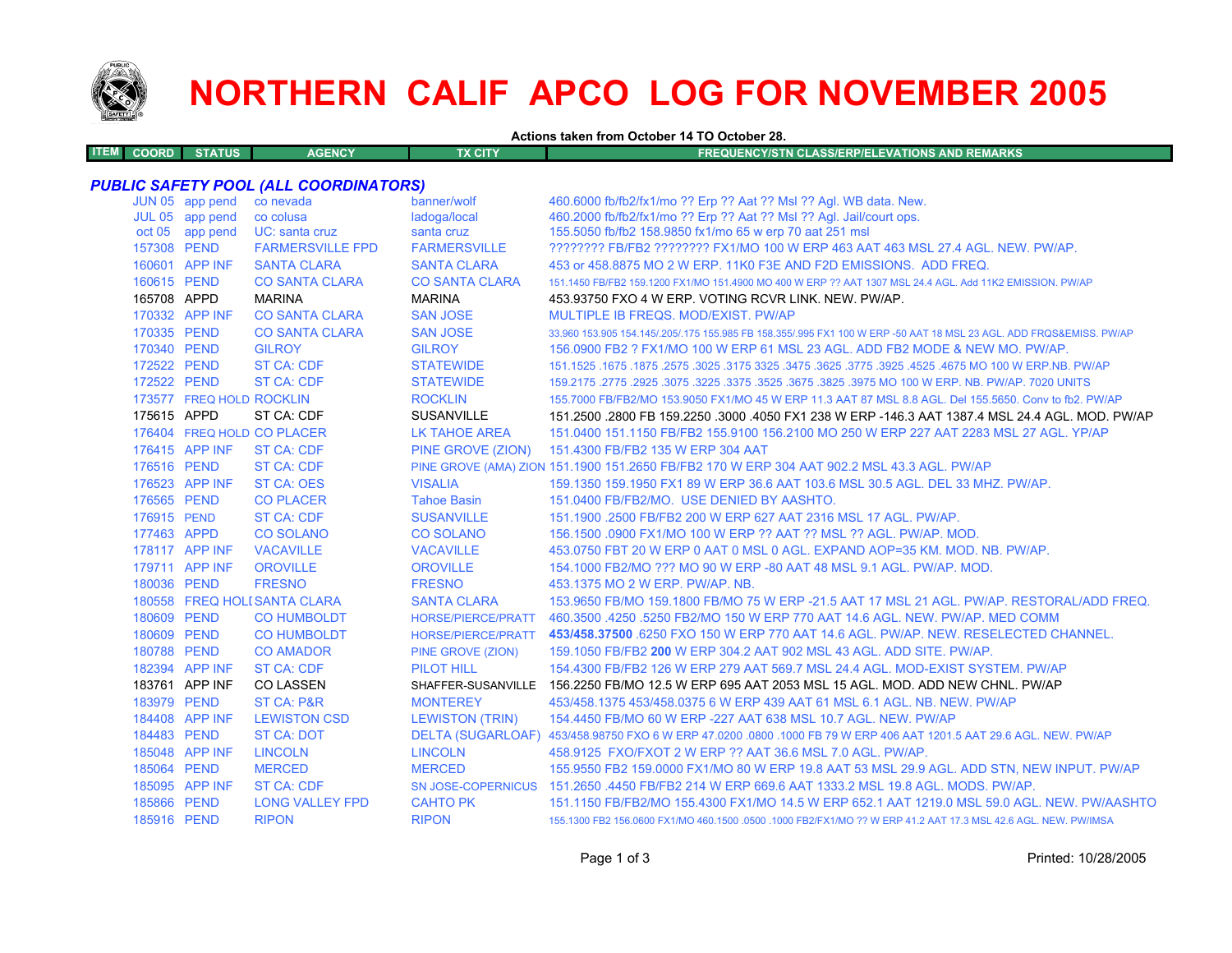#### **Actions taken from October 14 TO October 28.**

| <b>ITEM</b><br><b>COORD</b> | <b>STATUS</b>  | <b>AGENCY</b>              | <b>TX CITY</b>      | <b>FREQUENCY/STN CLASS/ERP/ELEVATIONS AND REMARKS</b>                                       |
|-----------------------------|----------------|----------------------------|---------------------|---------------------------------------------------------------------------------------------|
|                             | 185926 APPD    | <b>CENT MARIN SAN DIST</b> | <b>SAUSALITO</b>    | 453.1500 FB/FB2C 28 W ERP -31.4 AAT 3.0 MSL 19.1 AGL, NEW, PW/AP                            |
|                             |                | 186057 FREQ HOLD CO FRESNO | CO FRESNO           | ???.???? (2 PR) FB2/MO 200 W ERP 659 AAT 1366 MSL 42 AGL. CO WIDE MUT AID SYS. NEW. PW/AP.  |
|                             | 200156 APPD    | <b>CO ALPINE</b>           | <b>WOODFORDS</b>    | 153,8000 FB2T/FB/MO 154,1000 FX1/FX1T/MO 120 W ERP 12 AAT 1724 MSL 15 AGL, NEW, PW/AP,      |
|                             | 200176 APP INF | <b>PARADISE P&amp;R</b>    | <b>PARADISE</b>     | 222.2222 FB/MO 90 W ERP 22 AAT 561 MSL 9 AGL, MOD, PW/AP,                                   |
|                             | 200293 APPD    | <b>SO LK TAHOE</b>         | S LK TAHOE          | 156,0300 FB2 96 W ERP 30.4 AAT 1829 MSL 20 AGL, ADDS TO EXIST SYS, PW/AP                    |
|                             | 200363 APPD    | <b>HALF MOON BAY FPD</b>   |                     | HALF M BAY/MOSS BCH 158,7600 MO 100 W ERP. NEW. PW/AP                                       |
|                             | 200413 APPD    | <b>ST CA: DOT</b>          | <b>INYO/SBD CO</b>  | 453/458.03750 .98750 FXO 6 W ERP 78.9 AAT 670 MSL 6.1 AGL, RESTORE, PW/AP,                  |
|                             | 200420 APPD    | ST CA: CDC                 | <b>COALINGA</b>     | 453.13750 FB 4 W ERP -32.3 AAT 175.3 MSL 6.1 AGL. NEW. FENCE ALARM. PW/AP.                  |
|                             | 500756 APPD    | <b>LEMORE</b>              | <b>LEMORE</b>       | ADDS NB TO EXIST LIC.                                                                       |
|                             | 500757 APPD    | <b>KINGSBURG</b>           | <b>KINGSBURG</b>    | 154,1750 158,8050 FB 90 W ERP 31 AAT 91 MSL 31 AGL, ADDS STN TO EXIST SYS, PW/AASHTO,       |
|                             | 101884 DENIED  | KING AMER AMB CO           | <b>SF/SAN BRUNO</b> | 154 79250 FB/MO 110 W FRP 290 AAT 8 AGL 121 KM AOP 453 88750 MO/MO3 1.5 W 8 KM AOP IMSA/MOD |
|                             | 051803 APPD    | HANFORD                    | <b>HANFORD</b>      | 453.1750 FB/FB2/FX1/MO 40 W ERP ?? AAT ?? MSL 24 AGL. MOD. DEL 460 CHNL. PW/AASHTO          |
|                             | 201099 APPD    | PETALUMA SCHOOLS           | PETALUMA            | 483.41250 FB/FB2/FX1/MO 130 W ERP -27 AAT 3 MSL 11 AGL. PW/AP, RESTORE EXPIRED.             |
|                             | 201112 APPD    | ST CA: DOT                 | <b>QUINCY</b>       | 47,0800 FB 60 W ERP -203 AAT 1200.6 MSL 22.9 AGL. ADD TO EXIST STN. PW/AP.                  |
|                             | 201136 IN PROG | CO CONTRA COSTA            | SF/CONTRA COSTA     | 37.1200 FB 60 W ERP - 2.1 AAT 51.8 MSL 46 AGL. F9W EMISSION, PW/AP                          |
|                             | 201137 APPD    | <b>MORGAN HILL</b>         | <b>MORGAN HILL</b>  | 45,6000 FB/MO 100 W ERP 13 AAT 100 MSL 14 AGL. RESTORE EXPIRED.                             |
|                             | 201145 APPD    | CO CONTRA COSTA            |                     | MTZ/PITTS/RICHMOND 37.1200 FB 60 W ERP -17.3 AAT 79 MSL 22.4 AGL. F9W EMISSION, PW/AP       |
|                             | 201148 APPD    | CO CONTRA COSTA            |                     | MTZ/RICH/SN RAMON 37.1200 FB 60 W ERP -11.9 AAT 185 MSL 23.5 AGL. F9W EMISSION, PW/AP       |
|                             | 201149 APPD    | CO CONTRA COSTA            |                     | MTZ/RODEO/VALLEJO/RICH 37.1200 FB 60 W ERP 3 AAT 37 MSL 22 AGL. F9W EMISSION. PW/AP         |
|                             |                |                            |                     |                                                                                             |

#### *470-512 MHz POOL*

nov 02 app pend st ca: oes

bay area (coord chnl) ???.???? Fb/fb2/fx1/mo ?? W erp ?? Aat ??msl ??agl. Bay inter-agency intercom.

## *800 MHz PUBLIC SAFETY (GP, YP, GF, YF)*

| 38630 | app pend       | qustine                       | qustine              | 868.5500 fb/fb2/fx1/mo 278 w erp 25.8 aat 31.3 msl 46.7 agl. New. Gf/ap                             |
|-------|----------------|-------------------------------|----------------------|-----------------------------------------------------------------------------------------------------|
|       | 156156 APP INF | <b>CHABOT-LOS POSADAS</b>     | HAYWARD              | ???.???? FB2/MO 65 W ERP ?? AAT 12.1 MSL 10.5 AGL. NEW GP/AP.                                       |
|       |                | 176408 FREQ HLD ST CA: P&R    | PINE GROVE (ZION)    | 856,7375 858,7625 FB/FB2/FX1/MO 184 W ERP 282.9 AAT 902 MSL 43.3 AGL, ADD 2N CHNL MINOR MODS, GP/AP |
|       |                | 178316 FREQ HLD CO SACRAMENTO | <b>CO SACRAMENTO</b> | 856.46250 857.48750 859.21250 FB/MO 220 W ERP 41 AAT 79 MSL 47 AGL, MODS, F1D, GP/AP                |
|       | 180044 APP INF | CO NAPA                       | <b>BERRYESSA PK</b>  | 856,96250 FB 280 W ERP 647.2 AAT 932 MSL 6.1 AGL, ADD TO EXIST, GP/AP, MOB DATA,                    |
|       | 180559 PEND    | <b>CO CONTRA COSTA</b>        |                      | RICHMOND/HERCULE: 859.46250 FB/MO 250 W ERP 148 AAT 204 MSL 15 AGL. NEW. GP/AP.                     |
|       | 181958 APP INF | <b>OAKLAND</b>                | <b>OAKI AND</b>      | 858.93750 FB2/FX1/MO 105 W ERP -3 AAT 91.4 MSL 18.9 AGL, ADD NEW FREQ, PW/AP                        |
|       | 183985 PEND    | ST CA: DOT                    |                      | LEE VINING (CONWAY 859.73750 FB/FB2 860.98750 FB 496 W ERP 98 AAT 2560 MSL 30.5 AGL. MOD. GP/AP.    |
|       | 200085 APPD    | ST CA: P&R                    | <b>GILROY</b>        | 855.48750 FB/FX1 42 W ERP 39.9 AAT 362.7 MSL 4.6 AGL, ADD TO EXIST SYS, GP/AP                       |
|       | 200284 APPD    | ST CA: DOT                    | BRIDGEPORT (INYO)    | 859.93750 814.93750 FB/FX1 28 W ERP 178.6 AAT 2550.9 MSL 6.1 AGL, ADD TO EXIST, GP/AP               |
|       | 200479 APPD    | ST CA: DOT                    | REDDING              | 857.76250 859.73750 FB/FB2 150 W ERP 543 AAT 1051.6 MSL 27.4 AGL. DEL 2 SITES. ADD NEW, GP/AP       |
|       | 200481 APPD    | ST CA: DOT                    | SACRAMENTO           | 855.71250 859.76250 FB/FB2/MO 16 W ERP 13.7 AAT 12.2 MSL 34.1 AGL, NEW, GP/AP                       |
|       | 201085 APPD    | CO SACRAMENTO                 | VARIOUS SAC CO       | 857.48750 856.46250 FB 220 W ERP 45.6 AAT 79.5 MSL 45.7 AGL. CORR FCC ERROR. GP. F1 EMSN            |
|       |                |                               |                      |                                                                                                     |

# **ALL ELEVATIONS SHOWN ARE IN METERS.\*\*\* All "pend app" pre-coordinations will expire 90 days after appearing in the LOG \*\*\***

**SHOWING YOUR AOP >40 KM IN HIGH-BAND OR >32 KM UHF REQUIRES ADDITIONAL JUSTIFICATION.** 

**Use of lower case indicates an informal action. Contact appropriate advisor immediately if such action would impact your system.**